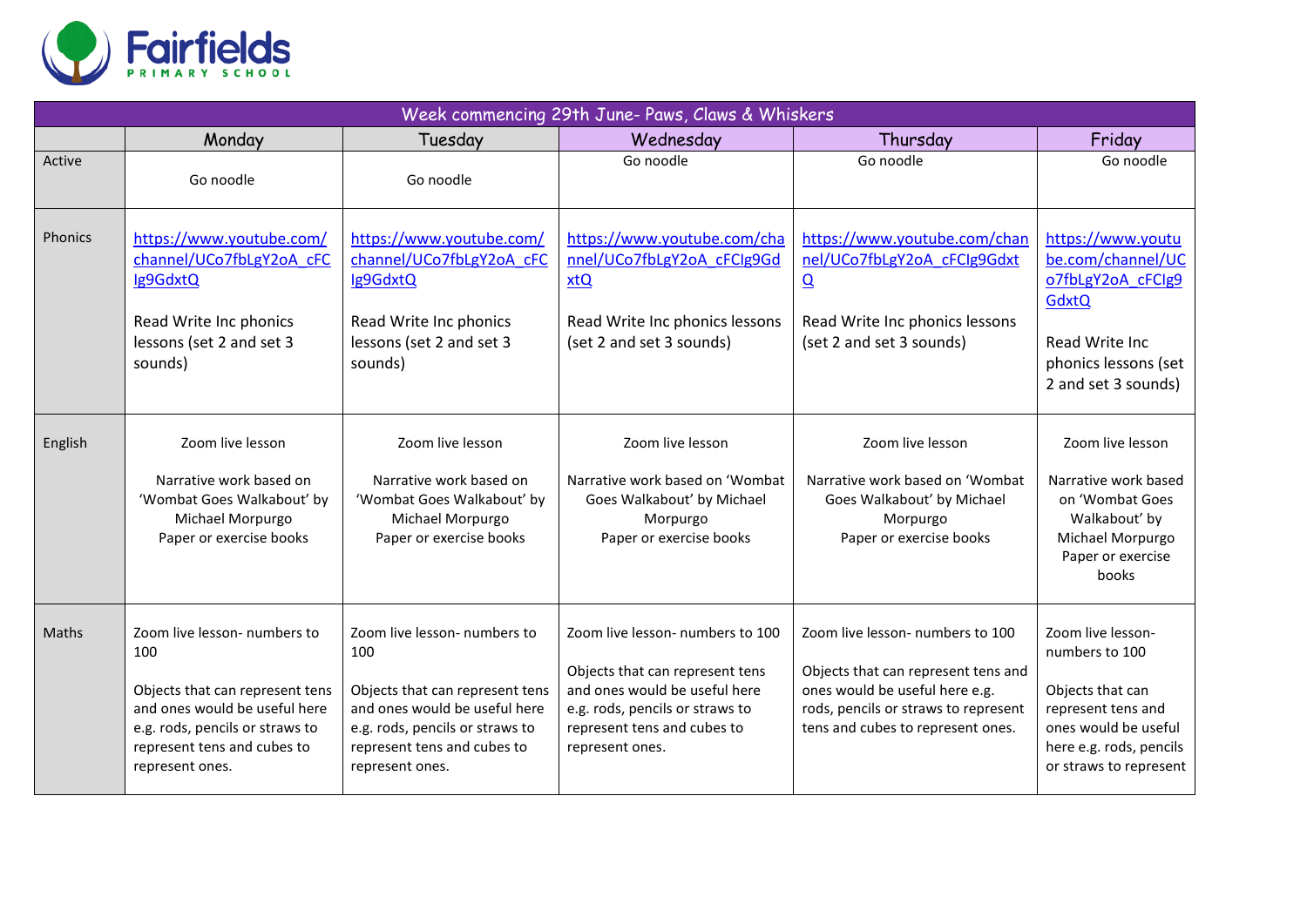

|                                            |                                                                                                                                                                                                              |                                                                                                                                                                                             |                                                                                                                                                                                                                   |                                                                                                                                                           | tens and cubes to                         |
|--------------------------------------------|--------------------------------------------------------------------------------------------------------------------------------------------------------------------------------------------------------------|---------------------------------------------------------------------------------------------------------------------------------------------------------------------------------------------|-------------------------------------------------------------------------------------------------------------------------------------------------------------------------------------------------------------------|-----------------------------------------------------------------------------------------------------------------------------------------------------------|-------------------------------------------|
|                                            |                                                                                                                                                                                                              |                                                                                                                                                                                             |                                                                                                                                                                                                                   |                                                                                                                                                           | represent ones.                           |
|                                            |                                                                                                                                                                                                              |                                                                                                                                                                                             |                                                                                                                                                                                                                   |                                                                                                                                                           |                                           |
| Imaginative<br>Learning<br>Project<br>work | <b>Design Technology</b><br>Look at examples of food labels<br>on cans/tins and particularly<br>pet food labels. Think about<br>what they are called and how<br>they make them eye catching<br>to customers. | Geography<br>This week we will be learning<br>how to name and locate the<br>continents and oceans of the<br>world. Spend some time<br>looking at an atlas or globe and<br>maybe label them. | PE/PSHE<br>We will be talking about the<br>importance of co-operation and<br>teamwork. Play a team game with<br>your family such as rounders or<br>cricket, football or basketball.<br>Send us some photos of you | <b>Wild animal sketching</b><br>Practise using hard and soft<br>lines to create an observational<br>drawing of a wild animal. Some<br>examples are below. | Join in with our class<br>Zoom Storytime. |
|                                            | VectorStock <sup>®</sup><br>Design your own pet food-<br>decide on the name,<br>ingredients and design the<br>label. Don't forget to send us<br>your designs!                                                | https://www.twinkl.co.uk/r<br>esource/t-g-273-the-seven-<br>continents-labelling-activity-<br>sheet                                                                                         | enjoying this or tweet us!                                                                                                                                                                                        | allaboutdrawings.com                                                                                                                                      |                                           |